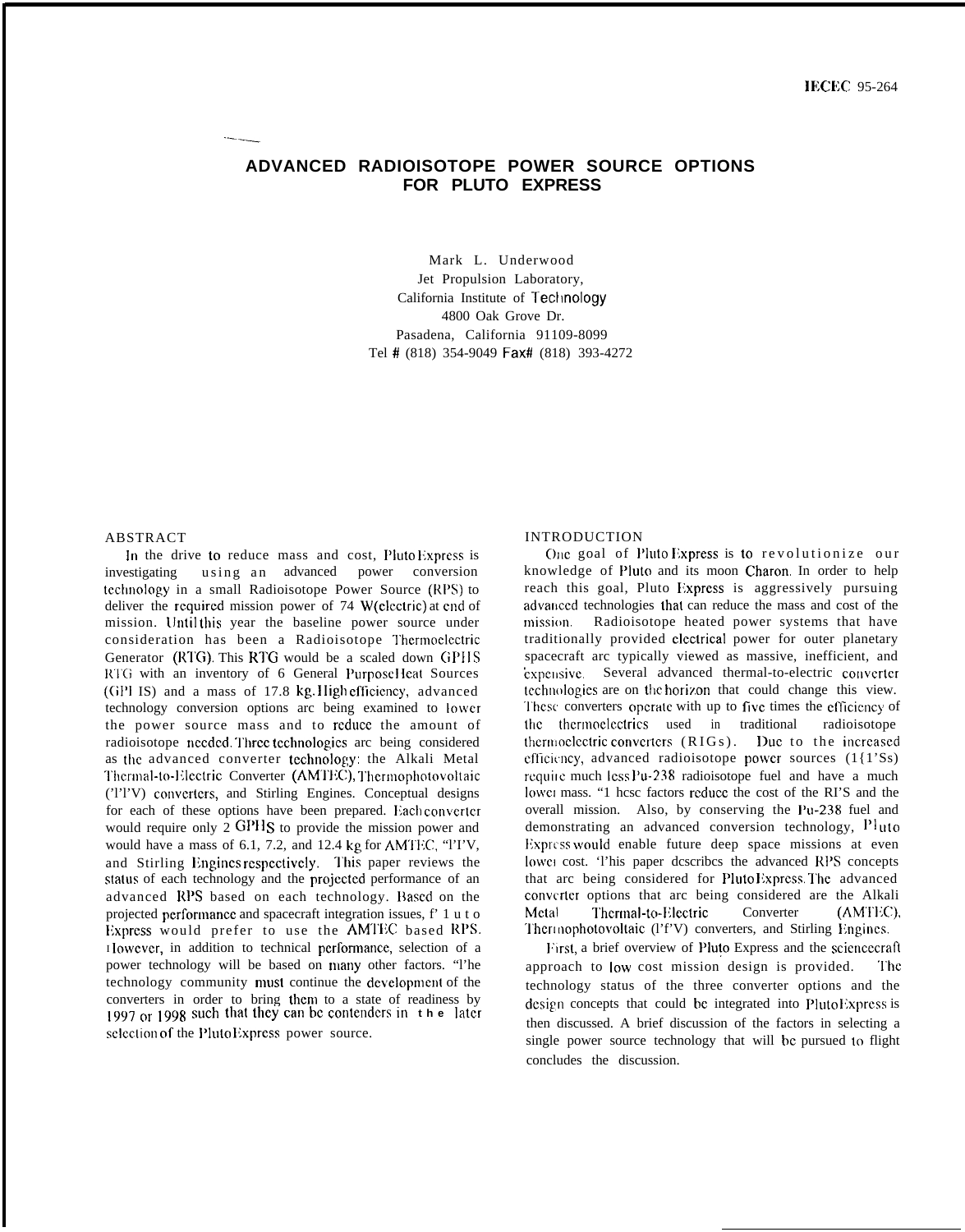### PLUTO EXPRESS OVERVIEW

Pluto is the only planet in our Solar System that has not been visited by a spacecraft. Pluto is the largest of a class of primordial bodies at the edge of our Solar System which have comet-like propcrlics and remain relatively unmodified by warming from the sun. The composition of Pluto is thought to be similar to that of Triton, the largest moon of Neptune, which was reconnoitered by Voyager 2. These two bodies may also bc similar to Chiron at 10 to 20 AU and the recently discovered Kuiper belt objects out at40AUandbeyond. All of these objects could hold important clues to the origin of cornets and the evolution of the solar system. Pluto has a large moon, Charon, which has properties very different from Pluto. This bizarre double body system is believed to be the result of a catastrophic planetary collision (McKinnon, 1989).

.— -—.

At the present time, Pluto has just passed perihelion at 30 AU and is now moving further away from the sun on its way out to 50 AU. Stellar occultation observations have shown that Pluto currently has a temporary atmosphere now that it has been warmed by the sun during this very brief "summer" in its 248 year orbit. Gvcr the next two decades it is anticipated tliat these gasses will free.zc onto the planet's surface. It is highly desirable to observe this atmosphere with UV and radio occultation experiments before itdisappears, and to observe surface features and chemical makcup that may be obscured if and when the atmosphere collapses (Stern, 1993).

In order to achieve low cost exploration of Pluto, a new implementation approach is being used for the I'luto program whereby the Science team and Mission Operations team will be integrated with the spacecraft development team very early in the design phase. This is to enable tbc spacecraft to be optimized around the scicncc mcasurcmcnts to bc taken while allowing the flight system to be easily operated during the mission, Conversely, Science and Mission Operations team members will have gl-cater visibility into spacecraft cnginecring issues and be more willing to moderate and tailor their requirements in order- to achieve a lower cost total system design. The science package is to be an integral part of the spacecraft and may share common elements rather than be stand-alone modules. The resulting flight system is called a "sciencecraft" rather than a spacecraft. Figure I shows a current drawing of a Pluto Express sciencecraft option. Shown near the top of the science craft is a proposed advanced RPS. Three options for this RPS arc described below; the AMTEC option is shown. At this stage in the sciencecraft design, solar energy options arc also being evaluated as alternatives to using an RPS.

## POWER DEMAND

Power demand on the Pluto Express Sciencecraft is very low. The 74 W(clectric) power demand at cad of mission is composed of the current best estimate (CBE) power demand for the various loads plus a20% contingency for power growth. Table I is a summary of the CBE power demand for the various



Figure 1: Pluto Express Sciencecraft Concept, one of several con figurations designed by Shawn Goodman and Annette Nasif of JPL.

power loads. The technologies rcprcscntcd by these power demands arc the lowest power technologies available that potentially satisfy the PlutoExpress development schedule. Given the CBEs in the table, 74 W will not be enough power to supply all load at all times. To achieve this low power lcvcl, the sciencecraft will require cycling power between

Table 1: Current Best Estim ite (CBE) Power Demand for

| Pluto Expres<br>Components    |                                           |                              |                 |  |  |
|-------------------------------|-------------------------------------------|------------------------------|-----------------|--|--|
| Assembly                      | <b>CBE Power</b>                          | Assembly<br><b>CBE</b> Power |                 |  |  |
|                               | <sub>1445</sub> S. elecommunications      |                              | , Power         |  |  |
| Transponder                   | 11.0 W                                    | Electronics                  | 4.2 W           |  |  |
| <b>SSPA</b>                   | 17.0 W                                    | DC-DC Conv                   | $-$ < 1 2 W     |  |  |
|                               |                                           |                              |                 |  |  |
| <b>Attitude Control</b>       |                                           | Propulsion                   |                 |  |  |
| Star Sensor                   | 3.5 W                                     | Cat. Bed Hirs                | 12.0 w          |  |  |
| IRU                           | 6.1 W                                     | I lb Thrusters               | 2 7 W           |  |  |
| Sun Sensor                    | 0.18 W                                    | Cold Gas Thr                 | 20W (2.5 ms)    |  |  |
| $\therefore$ YDE $\therefore$ | $0.5$ w                                   | Sensors                      | 1.2 W           |  |  |
|                               |                                           | Latch_Valves                 | $15W(2.5)$ ms)  |  |  |
| Integrated Electronics Mod.   |                                           |                              |                 |  |  |
| FIt Computer                  | .<br>Nasional professional control of the |                              | Thermal Control |  |  |
| Prgmable I/O                  | $3\frac{A}{3}$ <sup>W</sup>               | 1 leaters                    | 7.0 W           |  |  |
| Mass Mem.                     | 2.15                                      |                              |                 |  |  |
|                               |                                           | Drop Zond                    |                 |  |  |
| Science                       |                                           | Receiver<br>2.0 W            |                 |  |  |
| Instruments                   | 6.0 W                                     | Probe Check                  | 2.0 w           |  |  |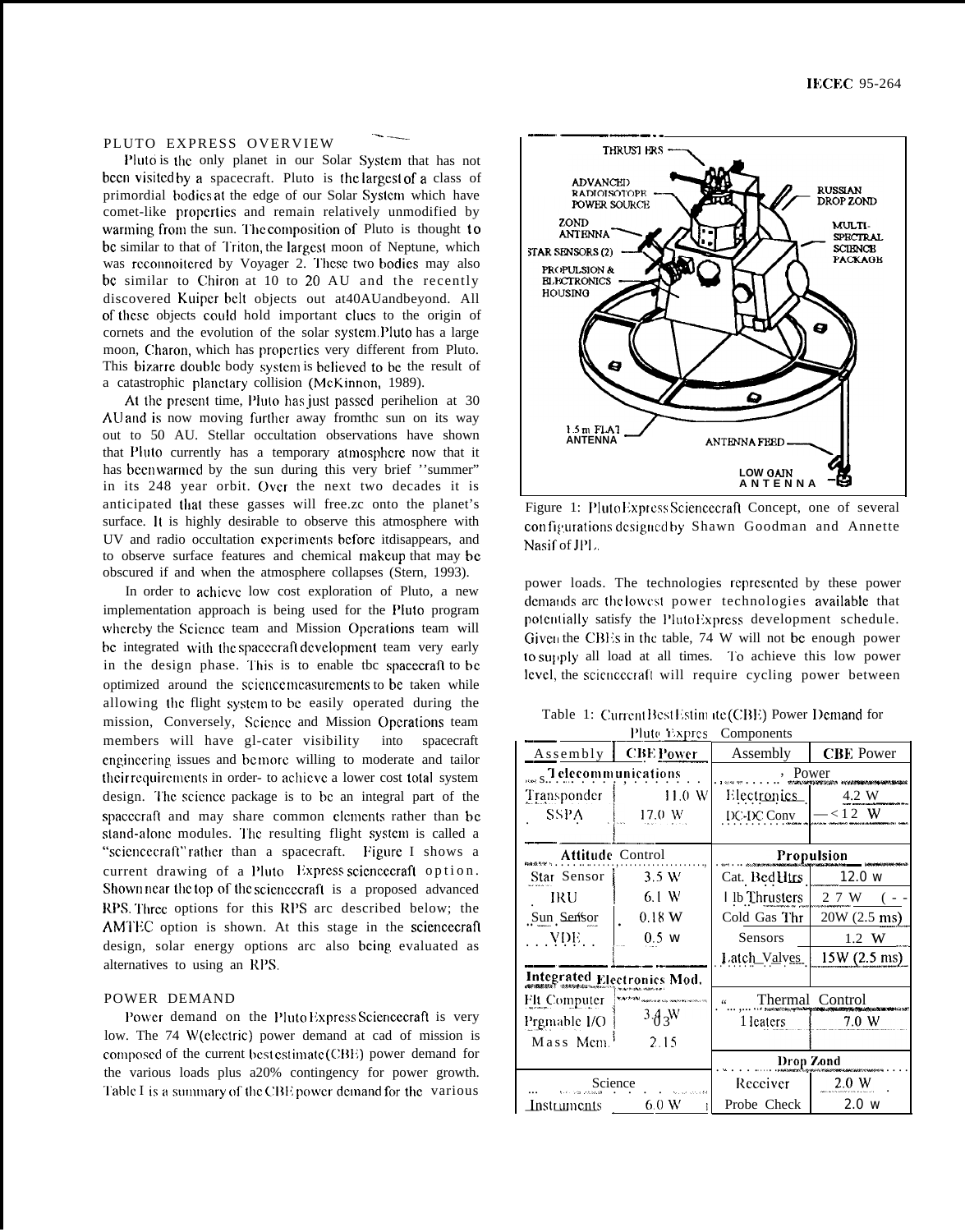

Figure 3: AMTEC RPS Concept Ivanenok and Sievers (1995)

by failures of auxiliary components such as heaters. 1 *ifetime* demonstration remains a key challenge for AMTEC development.

An AMTEC based RI'S concept has been developed by Ivanenok and Sievers (1995) of AMPS (see Figure 3). This design uscs 2 GPHS modules and 16 AMTEC cells in a 6.1 kg package. The RI'S would bc 23.2 cm across and 12.7 an high. The housing area is large cnough to radiate the waste heat at near 300 °C. Power projections arc that this RPS would produce 87 W(electric) 10 years after launch using the F5 **GPHSs** 

Pluto Express finds this design attractive for several reasons. The AMTEC RI'S is the 10WCSI mass concept of those under consideration and AMTEC has no radiation induced degradation modes. The latter characteristic results in more power available for Pluto encounter and for potential Pluto Express extended missions to Kuiper belt objects and beyond. The small physical size of the converter cases integration into the science craft and minimizes thruster plume impingement problems. In addition, the wasteheat is at a temperature that is useful for thermal control. The science craft concept shown in Figure 1 takes advantage of the waste heatby creating thermal zones that keep the hydrazine thrusters, the hydrazine tank, and the electronics within temperature operating limits. Besides being an elegant solution to potential thermal problems at 30 AU, thermal zoning eliminates RHUs and should reduce tbc overall cost of the mission. The reasons that make AMTEC attractive for Pluto Express, in particular the sciencecraft integration impacts, also make AMTEC attractive If AMTEC meets these for other outer planet missions. projections, then it could enable multiple, low cost outer planet missions.

However, AMTEC has several technical issues that need to bc overcome. The current program to demonstrate ccl I efficiency most be completed successfully. To this needs to be added lifetime and systems performance demonstrations. Also, the micro-gravity operation of the AMTEC cells must be

validated. A micro-gravity experiment of AMTEC has been proposed to the NASA IN-STEP program by the current author in collaboration with R. Sievers of AMPS.

## **TPV**

Thermophotovoltaics  $('1'I'V)$  is a photovoltaic (PV) conversion of infrared radiation to make electricity, system is composed of four basic elements: the heat source, an emitter or filter to modify the emitter spectrum, the PV cell, and a heat rejection system. For an RPS, Pluto Express assumes the heat source is the GPI IS. Given the temperature limits of the GPHS, welt known PV cells such as Si or GaAs have too large bandgaps to convert GPHS radiation with high efficiency. Highly developed, low band gap alternative 1'V cells include GaSb and InGaAs. These have been developed for other applications such tandem PV cells, and either one could be ready for usc in a TPV based RPS by the time of the Pluto Express launch. in order to achieve high efficiency, the emitted thermal specti urn from the GPI IS must bc modified with a selective emitter or a band pass filter. Either of these assures that as much as possible of tbc energy reaching the I'V lies at or just below the bandgap. Photons that arc too energetic are above the bandgap and create excess heat if absorbed. Lower energy photons (below bandgap) cannot be absorbed, and all the energy is wasted as heat. The RPS system described below uses the band pass filter method in which most of the high and low energy photons are reflected back to the source. The final element of the TPV system is the radiator. The PV cells must operate below about 80 °C i n order to achieve reasonable efficiency. Thus the radiator in a space system will be large to achieve the low cell temperature.

TPV development is conducted by a number of firms with a variety of applications in mind. PlutoExpress worked with Boeing Defense and Space Group to help develop a TPV system. The Bocing program has subsequently been moved t o a small business called EdTek of Seattle Washington. L. Horne of EdTek is working with DOE funding to develop a band pass filter. JPL is also working with JXCrystals to develop advanced RI'S concepts. Other collaborations arc also being pursued. The work by Boeing under the Pluto Advanced Technology Insertion initiative in 1993 resulted in fabrication and testing of a onc third scale TPV system. This was the first demonstration of an entire TPV system (exclusive of the radiator) designed for the temperature range achievable by the GPHS. The system was composed of a heater, a thermooptical cavity, and two arrays of TPV cells and filters. Up t o 13% of the thermal input to the arrays was converted to electricity. The "photon recycling" performance of the optical cavity was not as good as expected resulting in low system performance. EdTek is currently working on improving the filter performance. The Boeing/EdTek components have been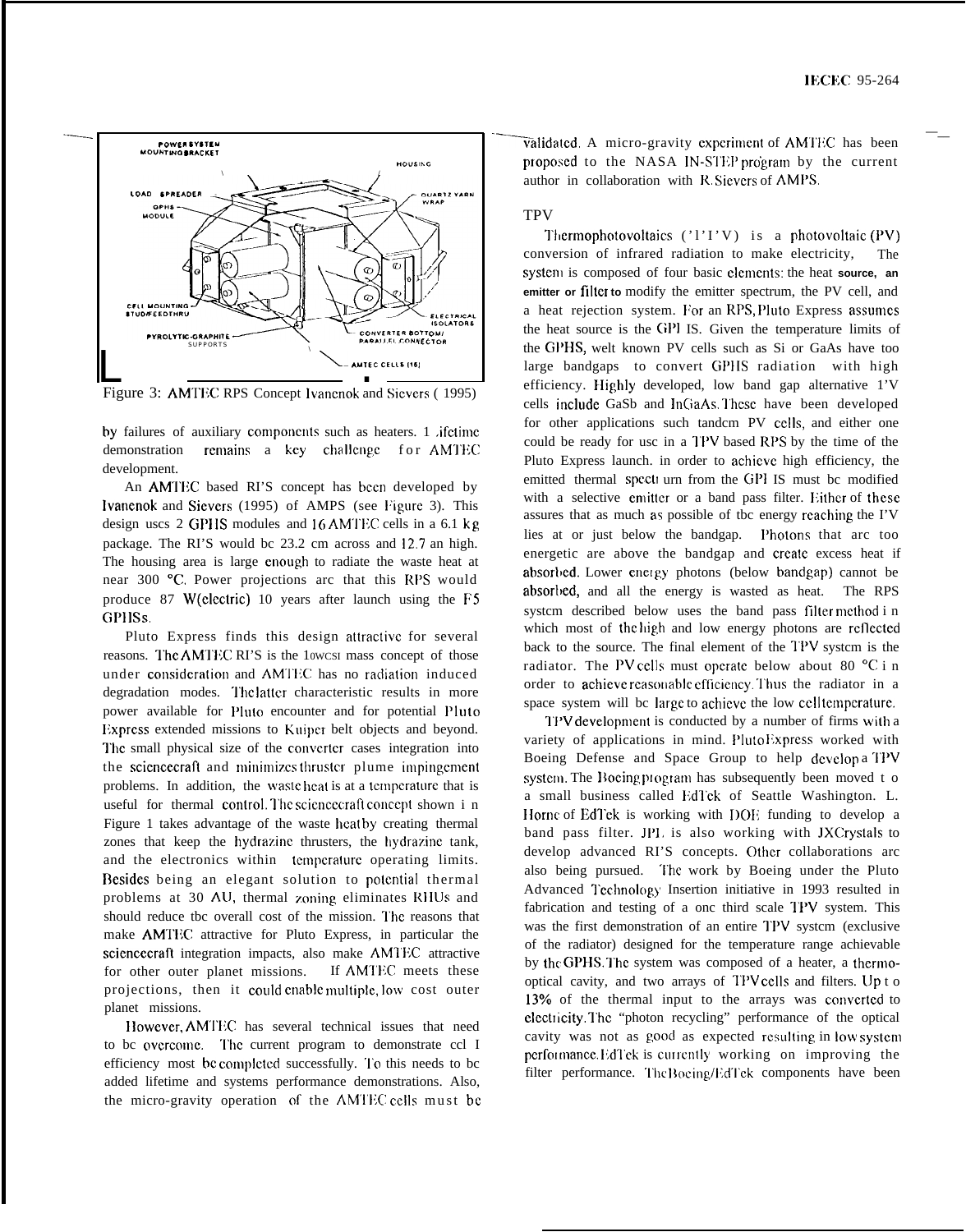various loads. For example, during encounter tbc transmitter in the telecommunications subsystem will be turned off to allow cnough power for the science instruments and the inertial reference units.

In order 10 make the science craft easier 10 operate, it is desirable to have enough prrwcr margin to permit turning on additional units wilhoot cxtcnsivc constraint checking. This would require about 104 W(clectric) of power to be available. If an advanced RPS could deliver this power level and still meet the low mass goals, then it could give the sciencecraft more operational flexibility.

All the advanced RPS options meet the 74 W power dcrnand using 2 GPl IS modules, With a Iargc mass penalty, each option could bc expanded to include a third GPIIS to supply the additional power. The details of the converter options are described below. All the designs discussed assume G1'11S modules recovered from the *Cassini* spare RTG known as 1'5. These G1'11Ss were manufactured in 1982 and thus have a rcduccd heat value relative to ncw units. The expected thermal value of unc  $F5$  [;1'11S at Pluto Express launch in 2003 is 215 W. The use of these older modules saves the project several million dollars for new GPHSs that would have a higher heat value (nominally 250 W at launch), The EOM power estimates provided below assume a 10 year mission.

### RTG

Though an RTG is not an advanced RPS option, the RTG description is included here for comparison. An RTG for Pluto Express would he a down-sized GPHS RTG similar to those flown on *(;ali/co* and Ulysses and base.lined for *Cassini.* It would usc unicouple thermoelectric converters to produce electricity from the heat generated by 6 GPHS modules. These unicouples would he of identical design 10 those from the earlier missions; however, the converter housing and GPHS supports would need rc-designing for the smaller size and to reduce the mass The scaled down RTG mass would be 17.8 kg and it would produce about 75 W(clectric) at EOM if the  $F5$ GPHSs arc used. Figure 2 is a diagram of a scaled down RTG concept dcvclopcd by Schock (1 994a).

Unicouplcs have demonstrated many millions of device hours without a known failure. However, the promise of higher efficiency, lower mass, and lower cost is driving the attempt to move to onc of the advanced converter options. The advantages of the advanced converters, once realized in a mature RI'S, may enable future low cost planetary exploration.

### AMTEC

The Alkali Metal Thermal-to -Electric Converter (AMTEC) is a thermally regenerated sodium concentration cell, At the heart of an AMTEC cell is the ceramic known as beta" alumina solid clectrolyte  $(BASE)$  in a hightemperature region (about



800 to 900  $^{\circ}$ C), the BASE is a separator between high pressure **(up** to I atln) sodium and a low pressure region, The pressure (or activity) gradient creates a potential (or voltage) that drives the AMTEC cycle. Because BASE is a sodium conductor, the potential difference drives positive sodium ions into the BASE while electrons travel through an external electrical circuit producing, work. At the low pressure side of the BASE, an electron ncutralizes a sodium ion resulting in a sodium metal atom. This sodium evaporates from the surface, travels to a remote condenser that is held at 100-300 C. Condensed sodium circulates back to the high temperature region and is pressurized by a high performance capillary wick. A complete description of the AMTEC cycle can be found in Cole (1983).

AMTEC development is being ledby Advanced Modular Powet Systems (AMPS) of Ann Arbor Michigan with funding primarily from the Air Force Phillips laboratory (AFPL) and SBIRs. AMPS has recently demonstrated 18% efficiency (thcrn]al-to-electric) in a prototypic CCII operating in an RPSlike environment. AMPS has an ongoing program with plans to demonstrate a 30% efficient cell by May of 1996, l'bough tbc program funding the dcvclopmcnt of these cells envisions a solar-thermal application, tbc same CCIIS could bc used in a GPI IS heated design. Prototypic cells have been operated for periods of over onc year though not at prototypic temperatures or with high conversion efficiency. These long life tests have typically failed duc to air corrosion of the sodium containment. I if etests in vacuum have similarly been plagued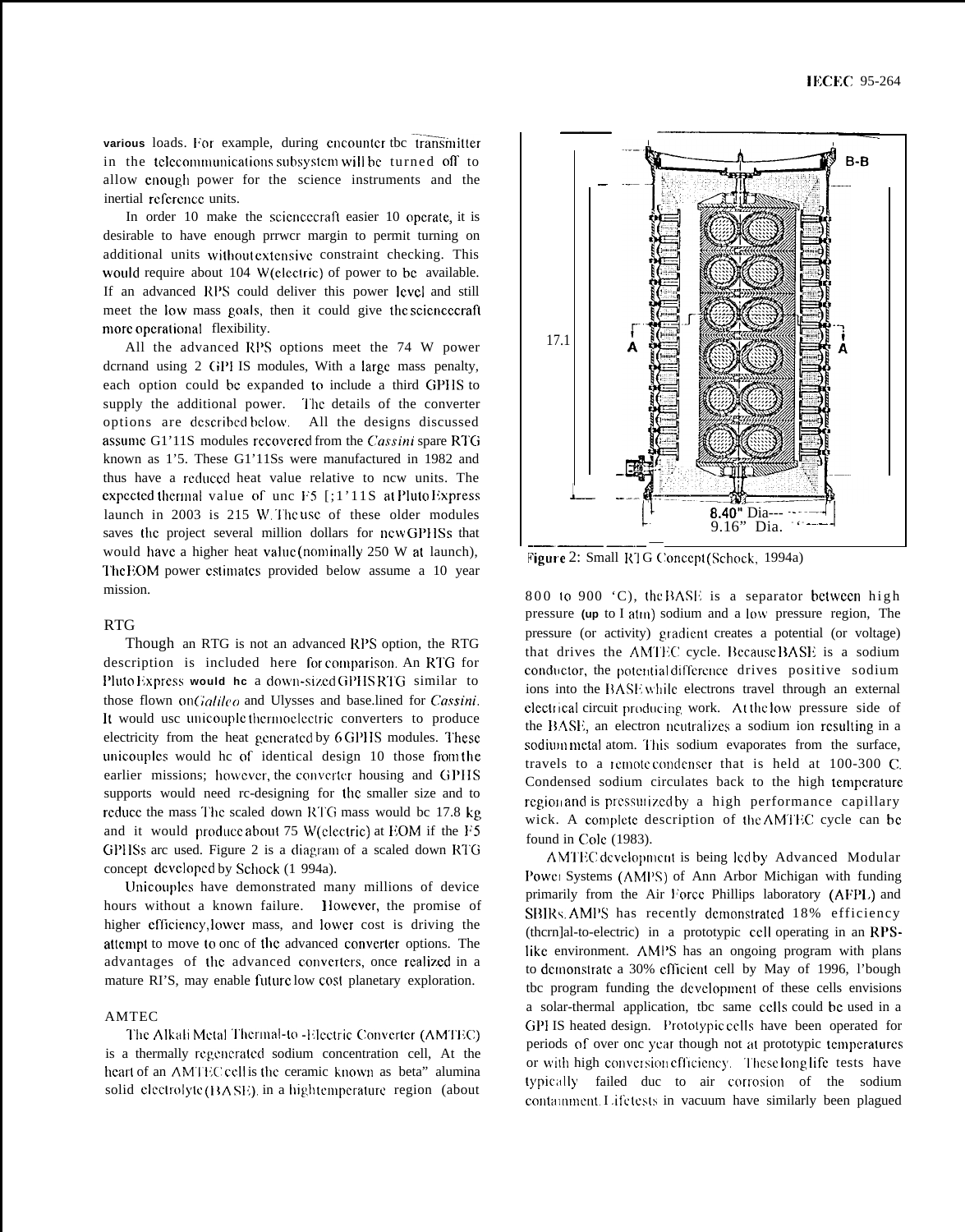integrated into a systems concept by Fairchild Space (now Orbital Sciences Corporation, OSC) that is dcscribcd below.

'1'hc '1'PV RI'S concept developed by Schock of OSC is shown in Figure 4 (Schock, 1994b). Like the AMTEC design this design uscs 2 GPHS modules. The estimated mass is 7.2 kg for a design to produce 110 W (electric) BOM. Adding a 10?4. radiation induced degradation for Schock's performance estimates results in an estimated EOM power of 75 W. The major visible feature of tbc TPV RI'S is the large radiator. The fins in Figure 4 arc 76 cm long and 51 cm high at tbc ends.

I'I'V's inherent simplicity make it attractive for advanced RPS applications. The low band gap PV cells arc highly dcvclopcd and will not require significant additional development to bc optimized forthis application. I'hc systcm is low mass and dots not have the complication of a working fluid. It is not expected that a TPV system will need a microgravity validation of system performance in order to be qualified for space missions.

The technical issues for TPV arc related to the TPV system and the sciencecraft integration. As for the TPV system, the radiation degradation of tbc TPV cells is not known. Early **indications** arc that the cells may degrade 10 to 15°/0 in close proximity to a GPI 1S for 10 years. 1 lowcver, these arc on I y preliminary tests on a few GaSb cells, More tests need to be done. Similarly, the lifetime of the TPV design is not known; Iifc tests and modeling are needed. Scicncecraft integration issues include tbc size of the radiator and the low temperature of the waste heat. I'hc large radiator will make placement of the '1'I'V systcm difficult on a small vchiclc. "1'hrustcr plume impingement problems are the most critical issue. Also, if the waste heat is rejected near O  $\rm{^{\circ}C}$ , then this heat is not useful for sciencecraft thermal control. Additional RHUs or other thermal control measures will be required,



~igurc 4: '1'1'V 1{1'S Concept, exploded view (Schock, 1994b)

### STIRLING ENGINE–

A **third advanced thermal-to-e]cctric convcrtcr** for an advanced RI'S is the Stirling Engine. For space applications, the free piston Stirling engine would be selected due to its inherent simplicity with only two moving parts. These parts, the displacer and power pistons are mounted on flexure bearings, or they ride on hydrodynamic gas bearings. In either case, there is no contact between the piston and the cylinder wall during normal operation. The power piston drives a linear alternator which produces A.C. power.

Free piston Stirling engines have been under development for a number of years by many firms. Small, flexure bearing engines, however, arc the specialty of Stirling Technology Corporation (s'I'C) of Richland, Washington. STC has on going endurance tests of a prototype 11W(electric) engine that has operated about 15,000 hours (Schock, 1995). I,ong life has also been demonstrated with other similar Stirling engine designs,

STC recently scaled an 11 W (electric) engine design up to a 35 W(clcctric) sixc. OSC integrated this design into an advanced RI'S concept for Pluto Express (Schock, 1995). Figure 5 shows a diagram of this concept, Four 35 W engines arc used to achieve redundancy with low mass. A four engine design requiring three engines in operation to satisfy the full powct demand is Iowcr in mass than a two engine design requiring only one. The concept shown in Figure 5 has an estimated mass of 12.4 kg and a maximum diameter of 62.9 an. The power output is projected to be 80 W(electric) at BOM and 74 W at EOM. The EOM power outpot can be increased to about 96 W by increasing the size of the radiator and adding about I kg to the RPS. Schock (1995b) assumed ncw GPHS modules with 250 W(thermal) each at BOM. The power estimates here arc. scaled to the Iowcr thermal power avai Iablc from the older F5 modules.

Development of the Stirling Engine is probably the most advanced of the three converter concepts under consideration. Longlife, high efficiency Stirling engine operation has been demonstrated although not for the specific engine needed for PlutoExpress. The engine performance numbers listed above assume a radiator temperature near 175 'C which is warm cnoug,h to produce waste heat that can bc used for spacecraft thermal zoning as planned for the  $AMTECR$  'S.

The technical issues for Stirling are the mass, redundancy, Iifc, and probably the most critical – vibration. This Stirling Engine concept is the heaviest of the three advanced RI'S options. It is more than twice the mass of the AMTEC concept. The redundancy strategy is to plan to deliver full power from three engines but operate four under normal conditions. This stratcgy is probably adequate, but significant modeling wi II bc required to evaluate tbc strategy and to understand any transitions and syncreistic effects. I'bough Stirling has the longest demonstrated life of any of tbc advanced options, tbc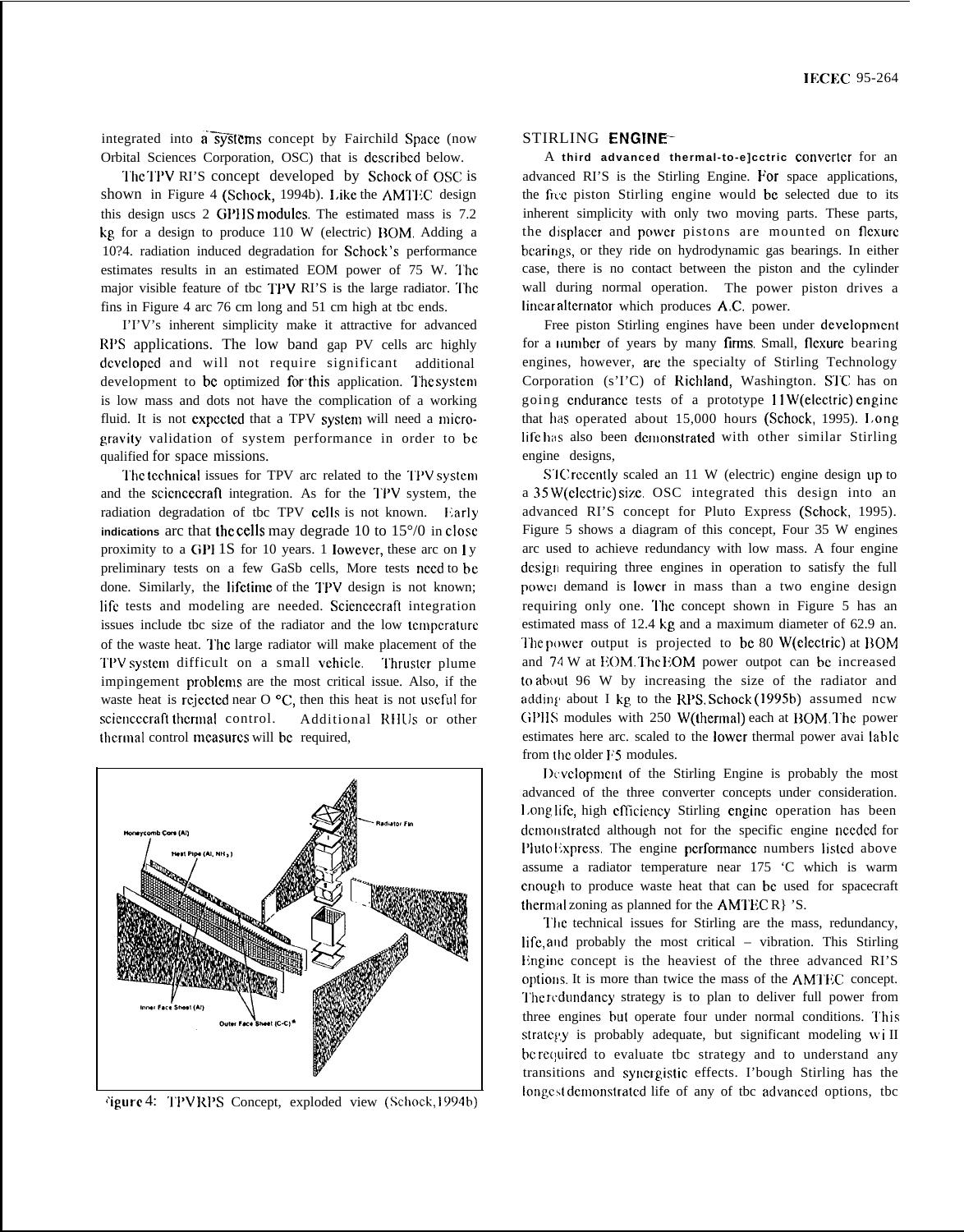

Figu r-c 5: Stirling Engine RPS Concept (Schock, 1994b)

demonstrated lifetime is still short of the mission duration. Finally the amount of vibration in the normal mode as well as the single engine failure rnode is a critical concern. Any vibration can degrade the science being conducted on board the sciencecraft. The amount of degradation that can be tolcrated needs to be determined. Another concern is whether or not the engine designed for Pluto Express could be used for other outer planets mission. This will depend on the spacecraft power demand and vibration tolcrancc. Some redesign would almost certainly bc required.

## FUTURE DIRECTIONS

Even with two sciencecraft, Pluto Express will only fly onc type of RPS, if any . The development over the next two to three years will be critical to determining which technology could bc ready for the mission. Table 2 summarizes the critical parameters for the current design concepts for each converter. Each converter has advantages and issues. Clearly, if all the options meet the design concept performance, then AMTEC has several advantages for Pluto Express and future outer planet missions. These include low mass, static operation, a small high-temperature radiator, and minimum power degradation over the mission duration.

I'hc final power source selection will depend on many other factors besides tccbnical performance. If Pluto Express dots usc a radioisotope heated systcrn, then tbc converter selection will be based on factors such as: technical status, performance risk, cost, and the importance of the technology to other missions and markets. As advanced RPS converter development continocs, each converter's capability relative to these factors is becoming increasingly clear.

|                    | <b>RTG</b>             | <b>AMTE</b>        | <b>TPV</b>        | Stirling               |
|--------------------|------------------------|--------------------|-------------------|------------------------|
|                    |                        | с                  |                   |                        |
| # GPHS*            | 6<br>$\mathbf{u}$      |                    |                   |                        |
| Mass, kg           | 17.8                   | 6.1                | 7.2               | 12.4                   |
| <b>EOM</b> Power W | 74                     | 87                 | 75                | 74                     |
| Radiator Temp      | 2s0 °C                 | 300 °c             | o "c              | 175 °C                 |
| Radiator Area      | $0.66 \; \mathrm{m}^2$ | $0.10 \text{ m}^2$ | $1.9 \text{ m}^2$ | $0.33 \; \mathrm{m}^2$ |
| Reference          | Schock                 | Ivanenok           | Schock            | Schock                 |
|                    | (1994a)                | & Sievers          | (1994b)           | (1995)                 |
|                    |                        | (1995)             |                   |                        |

Table 2: Sum ity  $f$  RPS Desi **IV** 'f RPS Design Concept Performance

 $*$  AssumeGPHS modules from the *Cassini* spare RTG (F5)

### ACKNOWLEDGMENTS

The author wishes to thank Humphrey Price for help with tbc scicncc and scicncccrafl descriptions, Candida Nunez and the rest of the Pluto Team for a top notch sciencecraft design, and I )oug Abraham, Carol Lewis, and Bill Nesmith for assistance in reviewing this document. Thanks also go to David Rogers, Pat Beauchamp, Larry Soderblom, and Greg Vane for developing the sciencecraft concept,

I'hc work dcscr i bed in this paper was performed at the Jet Propulsion Laboratory, California Institute of Technology, under contract with the National Aeronautics and Space Administration.

### REFERENCES

Cole, "l'. (1983) "Thermoelectric Energy Conversion with Solid Electrolytes," Science, 221, pp. 915-920.

**lvanenok, J.]** '., and Sievers, R. K., (1995), (AMTEC Radioisotope Power System for the Pluto Express Mission," 1995 **IECEC** paper #395.

McKinnon, W.B. (1989), "The Origin of the Pluto Charon Rinary," Astrophysical Journal, 344, p. 1,41.

Schock, A., Or, T., and Kumar, K., (1994a) "Design Modifications for Increasing the BOM and EOM Power Output and Reducing the Size and Mass of RTG for the Pluto Mission," in 1994 IECEC Proceedings,

Schock, A., Mukunda, M., Or, C., Komar, K., and Summers, G., (1994b) "Radioisotope ThermoPhotovoltaic (RTPV) Generator and Its Applicability to an Illustrative Space Mission," Doc#FSC-ESD-217-93-519A, Fairchild Space and Defense Corporation, Germantown MD.

Schock, A., Or, T., and Kumar, K., (1995) "Radioisotope Stirling System," 1995 IECEC Paper #159.

Stern, A. (1993), "Pluto Reconisance Flyby Mission," EOS, Vol. 74, pp. 73, 76-78.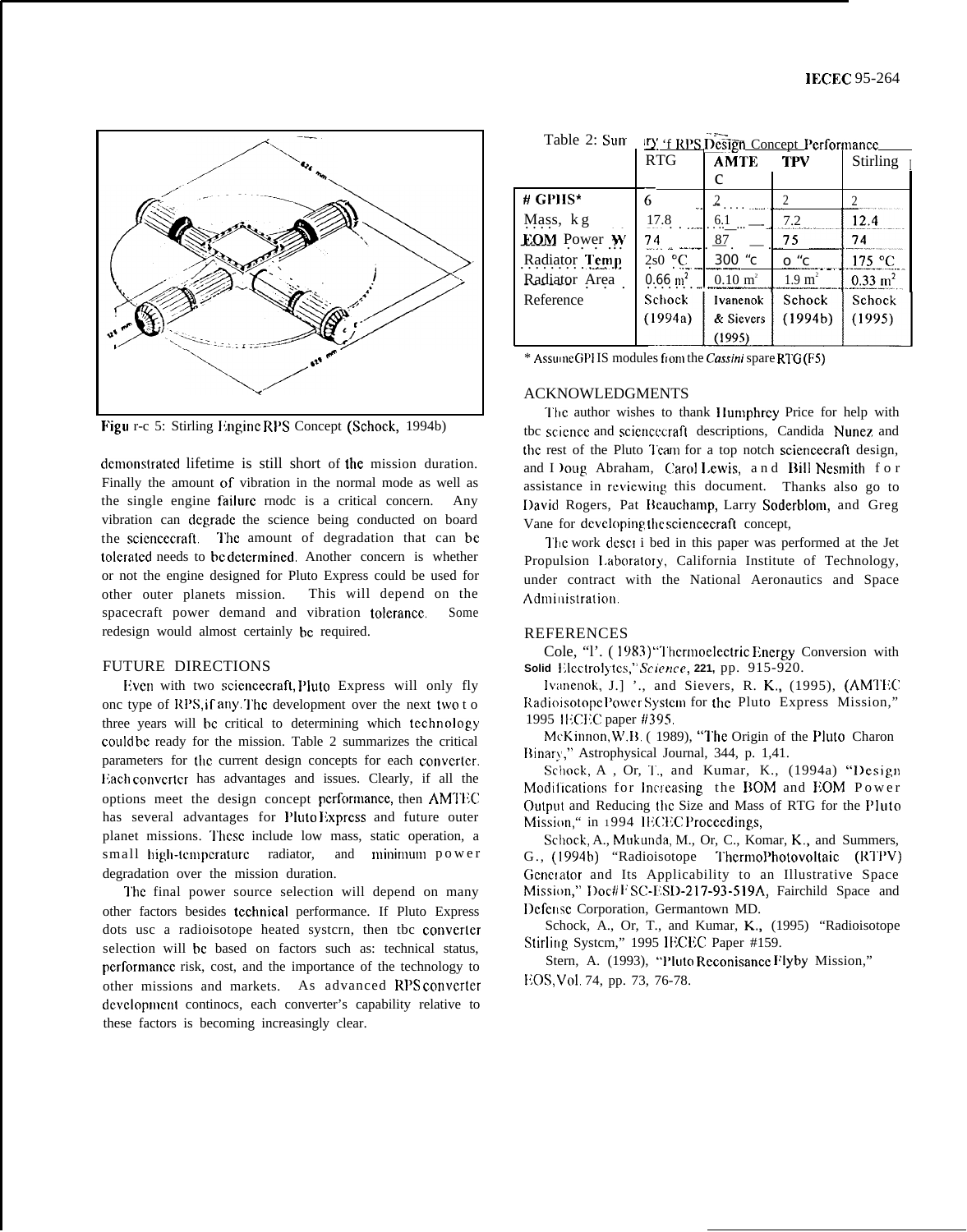/ who died 3/31/g. '?Mt ( .<("rL)' - **IECEC 5-26 4 '. +}'( (({1 <sup>q</sup> : P(WI .L.4LW.03 /", (f{%<.**

# **ADVANCED RADIOISOTOPE POWER SOURCE OPTIONS FOR PLUTO EXPRESS**

**Mark L. Underwood Jet** Propulsion Laboratory, California Institute of Technology 4S00 Oak Grove **Dr. Pasadena, California 91109-8099 Tel # (818) 354-9731 Fax# (818) 3934\$272**

Camera Ready Manuscript prepared for:

 $\bar{\mathbf{t}}$ 

 $\bullet$ 

**30th** Intersociety Energy Conversion Engineering Conference (IECEC) hdy31 to August 4, 1995 Orlando, Florida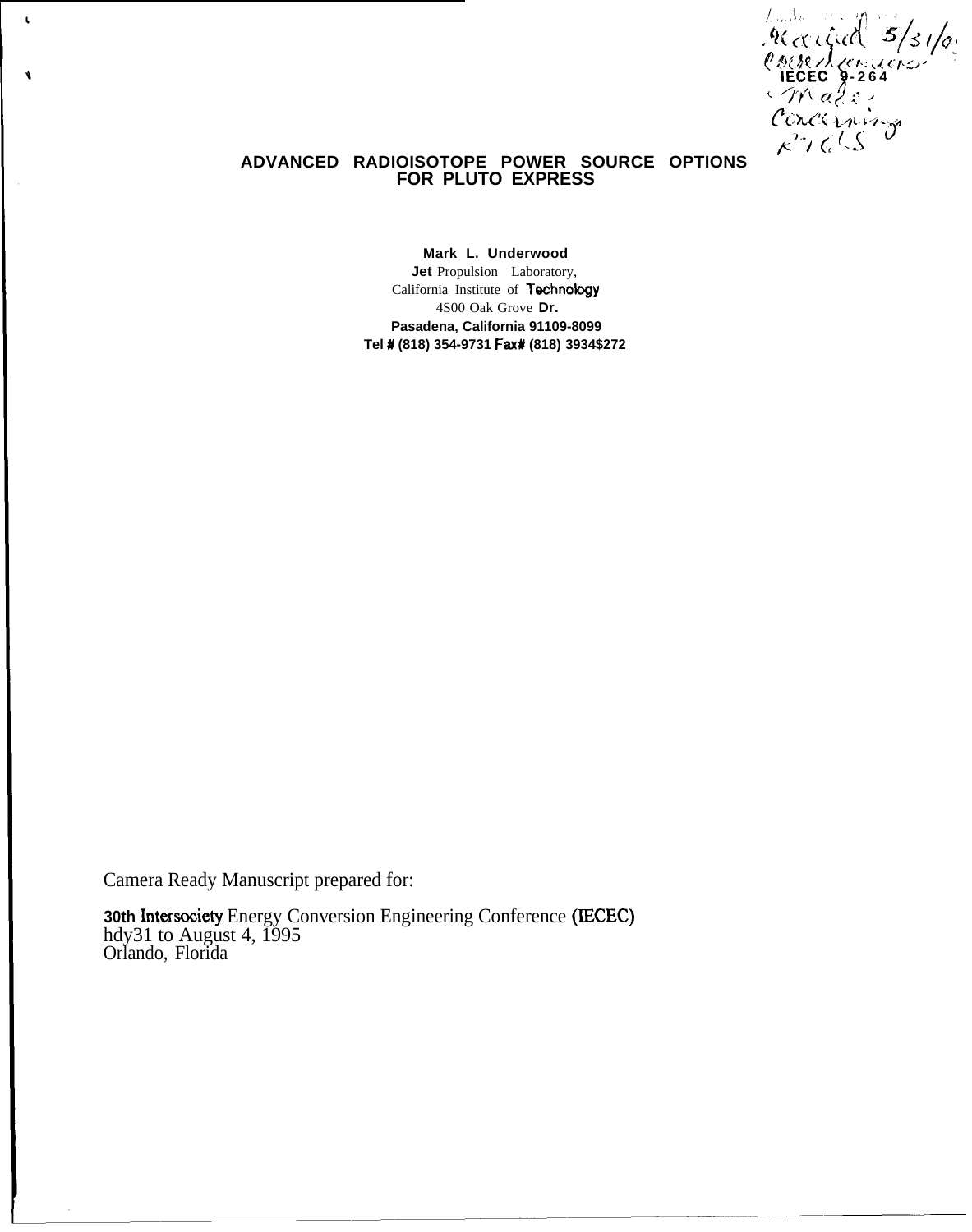# **ADVANCED RADIOISOTOPE POWER SOURCE OPTIONS FOR PLUTO EXPRESS**

**Mark L. Underwood Jet Propulsion Laboratory, California Institute of Technology 4800 OakGrove Dr. Pasadena, California 91109-8099 Tel # (818) 354-9731 Fax# (818) 393-4272**

# **ABSTRACT '**

.

.

In the drive to reduce mass and coat, Pluto Express is investigating using an advanced **power** conversion technology in a small Radioisotope Power Source (RPS) to deliver the required mission power of 74 W(electric) at end of mission. Until this year the baseline power source under consideration has been a Radioisotope Thermoelectric Generator (RTG). This RTG would be a scaled down GPHS RTG with an inventory of 6 General Purpose Heat Sources (GPHS) and a mass of 17.8 kg. High efficiency, advanced technology conversion options are being examined to lower <sup>~</sup> the power source mass and to reduce the amount of radioisotope needed. Three technologies are being considered as the advanced **converter** technology: the Alkali Metal Thermal-to-Electric Converts (AMTEC), Thermophotovoltaic (TPV) converters, and Stirling Engines. Conceptual designs for each of these optiona have been **prepared. Each** converter would require only  $\overline{2}$  GPHSS to provide the mission power and would have a mass of  $6.1$ , 7.2, and 12,4 kg for **AMIEC, TPV,** and Stirling Engines respectively. This paper reviews the status of esch technology and the projected performance of an **advanced RPS based on** each technology. Based on the projected performance and spacecraft integration issues, Pluto Express would prefer to use the **AMTEC** based RPS. However, in addition to technical **performance**, selection of a power technology will be baaed on many other fhctora. The technology community must continue the **development** of the converters in order to bring them to a state of technology readiness by 1997 or 1998 such that they can be contenders for systems development which could lead to selection of the Pluto Express power source. Pluto Express is currently planned for launch in 2003

#### **INTRODUCTION**

**One goal** of Pluto Express is to revolutionize our knowledge of Pluto and ita moon CharOn. To help reach this goal, Pluto Express is aggressively pursuing advanced technologies that can reduce the **mass** and coat of the mission. Radioisotope heated power systems that have traditionally provided electrical power for outer planetary spacecraft are one area for potential savings. several advanced thermal-toelectric converter technologies are on the horizon that operate with up to five times the efficiency of the **thermoelectrics** used in tractional radioisotope thermoelectric converters (RTQs). Due to the increased efficiency, advanced radioisotope power sources (RPSs) require less IN-238 radioisotope fuel and have a **lower mass. These** factors **reduce** the cost of the RPS and the overall mission. Also, by conserving the Pu-238 fuel and demonstrating an advanced conversion technology, Pluto Express would enable future deep apace missions at lower cost. This paper describes the advanced RPs concepts that are being considered for Pluto Express. The advanced converter options are the Alkali Metal Thermal-to-Electric Converter (AMTEC), Thermophotovoltaic (TPV) converters, and Stirling Engines. None of these converters is yet ready to power a spacecraft, but technology development followed by systems development must continue so that at least one technology could possibly be ready for the Pluto Express launch now planned for 2003.

First, a brief overview of Pluto Express and the sciencecraft approach to low cost mission design is provided. The technology status of the three converter options and the design concepts that could be integrated into Pluto Express are then discussed. A brief discussion of the factors in selecting a power source technology that will be possibly pursued to flight concludes the discussion.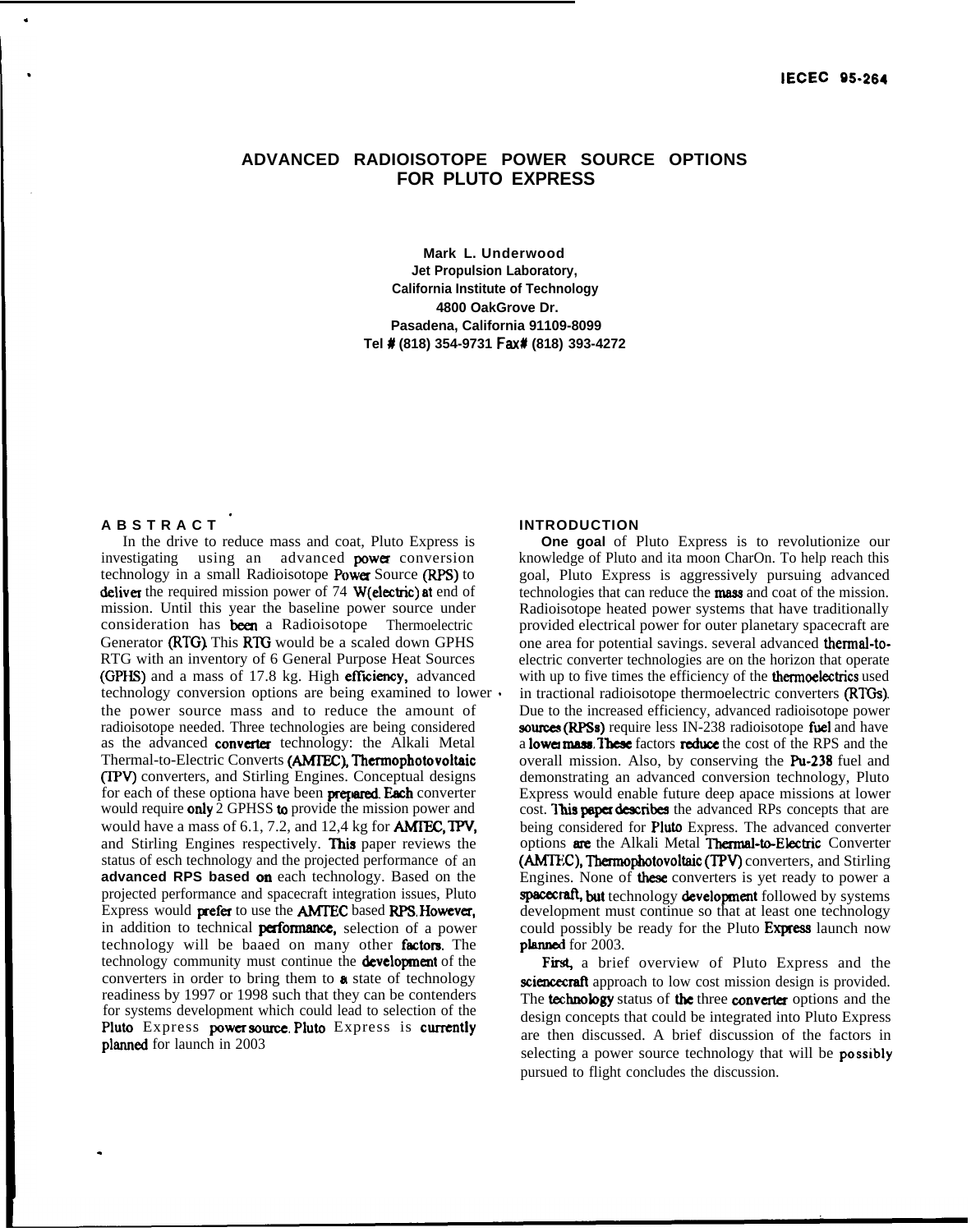#### **PLUTO EXPRESS OVERVIEW**

A

Pluto is the only planet in our Solar System that has not been visited by a spacecraft. Pluto is the largest of a class of primordial bodies at the edge of our Solar System which have comet-like properties and remain relatively unmodified by warming from the sun. The composition of Pluto is thought to be similar to that of Tnton, the largest moon of Neptune, which was reconnoitered by Voyager 2. These two bodies may also be similar to Chiron at 10 to 20 AU and the recently discovered Kuiper belt objects out at 40 AU and beyond. All of these objects could hold important clues to the origin of comets and the evolution of the solar system. Pluto has a large moon, CharOn, which has properties very different from Pluto. This bizarre double body system is believed to be the result of a catastrophic planetary collision (McKinnon, 1989).

At the present time, Pluto has just passed **perihelion** at 30 AU and is now moving **further** away from the sun on its way out to 50 AU. Stellar occultation observations have shown that Pluto currently has a temporary atmosphere now that it has been warmed by the sun during this very brief "summer" in its 248 year orbit. Over the next two decades it is anticipated that these gasses will freeze onto the planet's surface. It is highly desirable to observe this atmosphere with UV and radio occultation experiments before it disappears. and to observe surface features and chemical makeup that may be obscured if and when the atmosphere collapses (Stern, 1993).

In order to achieve low cost exploration of Pluto, a new implementation approach is being used for the Pluto program whereby the Science team and Mission Operations team will be integrated with the spacecraft development team very early in the design phase. This is to enable the spacecraft to be optimized around the science measurement to be taken while allowing the flight system to be easily operated during the mission. Conversely, Science and Mission Operations team members will have **greater** visibility into spacecraft engineering issues and be more willing to moderate and tailor their requirements in order to **achieve** a lower cost total system design. The science package is to bean **integral** part of the spacecraft and may share common **elements rather** than be stand-alone modules. The resulting flight system is called a "sciencecraft" rather than a spacecraft. Figure 1 shows a current drawing of a Pluto Express sciencecraft option. Shown near the top of the **sciencecraft** is a proposed advanced RPS. Three options for this RPS are described below, the **AMIEC** option is shown. At this stage in the science craft design, solar energy options are **also** being evaluated as alternatives to using an RPs.

## **POWER DEMAND**

Power demand on the Pluto Express Sciencecraft is very low. The 74 W(electric) power demand at end of mission is composed of the current best estimate (CBE) power demand for the various loads plus a 20?? contingency for power



Figure 1: Pluto Express Sciencecraft Concept, one of severa configurations designed by Shawn Goodman and Annette Nasifof JPL.

growth. Table 1 is a summary of the CBE power demand for the various power loads. The technologies represented by these power demands are the lowest power technologies available that potentially satisfy the Pluto Express development schedule. Given the CBES in the table, 74 W will not be enough power to supply all load at all times. To

| Tabk 1: Current Best Estimate (CBE) Power Demand for Pluto |  |
|------------------------------------------------------------|--|
| <b>Express Components</b>                                  |  |

| <b>Express Components</b>        |                  |                        |                       |  |
|----------------------------------|------------------|------------------------|-----------------------|--|
| Assembly                         | <b>CBE</b> Power | Assembly               | <b>CBE</b> Power      |  |
| Telecommunications               |                  | Power                  |                       |  |
| Transponder                      | 11.0 W           | 4.2 W<br>Electronics   |                       |  |
| <b>SSPA</b>                      | 17.0 w           | DC-DC Conv             | <12 W                 |  |
|                                  |                  |                        |                       |  |
| <b>Attitude Control</b>          |                  | Propulsion             |                       |  |
| star sensor                      | 3.5 w            | Cat. Bed Htrs          | 12.0 W                |  |
| IRU                              | 6.1 W            | 11b Thrusters          | 27W (10 ms)           |  |
| Sun Sensor                       | 0.18 W           | Cold Gas Thr           | 20W(2.5 m s)          |  |
| VDE                              | 0.5 W            | Sensors                | <u>1.2</u> W          |  |
|                                  |                  | Latch Valves           | $15W(2.5 \text{ ms})$ |  |
| Integrated Electronics Mod.      |                  |                        |                       |  |
| 3.4 w<br>Flt Computer:           |                  | <b>Thermal Control</b> |                       |  |
| Prgmable I/O<br>0.3              |                  | Heaters                | 7.0 W                 |  |
| 15<br>Mas <del>s M</del> ere. :- |                  |                        |                       |  |
|                                  |                  | Drop Zond              |                       |  |
|                                  | Science          | 2.0 W<br>Receiver      |                       |  |
| Instruments                      | 6.0 W            | Probe Check            | 2.0 W                 |  |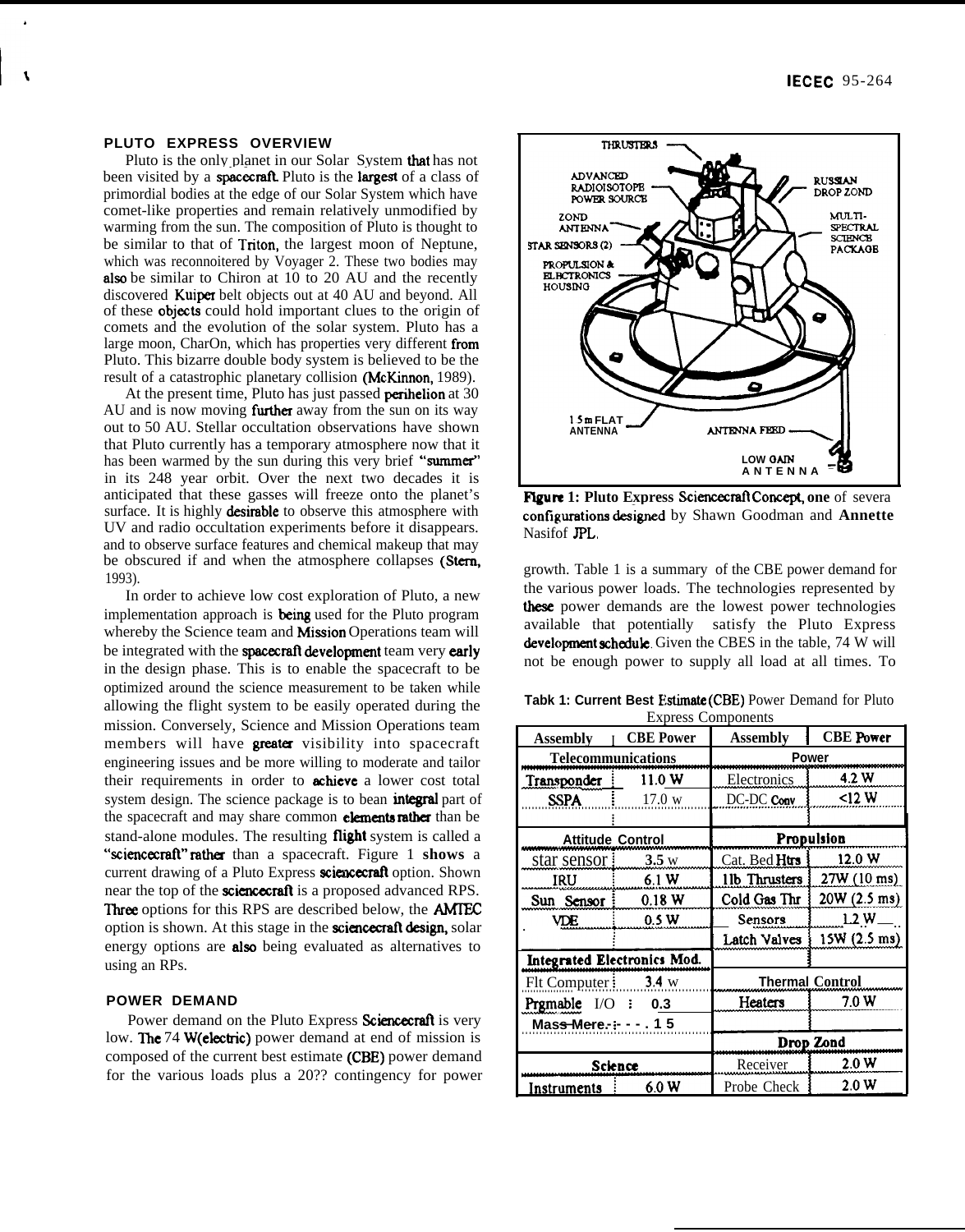achieve this low power level, the. sciencecraft will require cycling power between various loads. For example, during encounter the transmitter in the telecommunications subsystem will be turned off to allow enough power for the science instruments and the inertial reference units.

In order to make the sciencecraft easier to operate, it is desirable to have enough power margin to permit turning on additional units without extensive constraint checking. This would require about 104 **W(electric)** of power to be available. If an advanced RPS could deliver this power level and still meet the low mass goals, then it could give the sciencecraft more operational flexibility.

All the advanced RPS options meet the 74 W power demand using 2 GPHS modules. With a large mass penalty, each option could be expanded to include a third GPHS to supply the additional power. The details of the converter options are described below. All the designs discussed assume GPHS modules recovered from the Cassini spare RTG known as F5. These GPHSS were manufactured in 1982 and thus have a reduced heat value relative to new units. The expected thermal value of one F5 GPHS at Pluto Express launch in 2003 is 215 W. The use of these older modules saves the project several million dollars for new GPHSs that would have a higher heat value (nominally 250 W at launch). The **FOM** power estimates provided below assume a 10 year mission.

# **RTG**

Though an RTG is not an advanced RPS option, the RTG description is included here for comparison. An RTG for Pluto Express would be a down-sized GPHS RTG similar to those flown on *Galilea* and Ulysses and baselined for *Cassini.* It **would use** unicouple thermoelectric converters to produce electricity from the heat generated by 6 GPHS modules. These uncouples would be of identical design to those from the earlier missions; however, the converter housing and GPHS supporta would need re-designing for the smaller size and to reduce the mass. The scaled down RTG mass would be 17.8 kg and it would produce about  $75$  W(electric) at EOM if the F5 GPHSS are used. Figure 2 is a diagram of a scaled down  $RTG$ concept developed by Schock (1994a).

Uncouples have demonstrated many millions of device hours without a known failure. However, the potential for Uncouples have demonstrated many millions of device<br>hours without a known failure. However, the potential for<br>higher **efficiency, lower mass**, and lower cost **is** driving the<br>attempt to move to one of the advanced converte attempt to move to one of the advanced converter options. The advantages of the advanced converters, once realized in a mature RI%, may enable future low cost planetary exploration.

## **AMTEC**

**The Alkali Metal Thermal-to-Electric Converter (AMIEC)** is a thermally regenerated sodium concentration cell. At the heart of an **AMTEC** cell is the **ceramic known** as beta" alumina



solid electrolyte (BASE). In a high temperature region (about 800 to 900 °C), the BASE is a separator between high pressure (up to  $1$  atm) sodium and a low pressure region. The pressure (or activity) gradient creates a potential (or voltage) that drives the **AMTEC** cycle. Because BASE is a sodium conductor, the **potential** difference drives positive sodium ions into the BASE while electrons travel through an external electric-al circuit producing work. At the low pressure side of the BASE, an electron neutralizes a sodium ion resulting m a sodium metal atom. This sodium evaporates from the surface, travels to a remote condenser that is held at 100-300 C. Condensed sodium circulates back to the high temperature region and is pressurized by a high performance capillary wick. A complete description of the AMIEC cycle can be found in Cole (1983).

AMTEC development is being led by Advanced Modular Power Systems (AMPS) of Ann Arbor Michigan with funding primarily from the Air Force Phillips Laboratory (AFPL) and SBIRs (Sievers, 1995). AMPS has recently demonstrated 18'%0 efficiency (thermal-to-electric) in a prototypic cell operating in an RPS-like environment. AMPS has an ongoing program with plans to demonstrate a 30% efficient cell by May of 1996. Though the program funding the development of these cells envisions a solar-thermal application, the same cells could be used m a GPHS heated design. Prototypic cells have been operated for periods of over one year though not at prototypic temperatures or with high conversion efficiency. These long life tests have typically failed due to air corrosion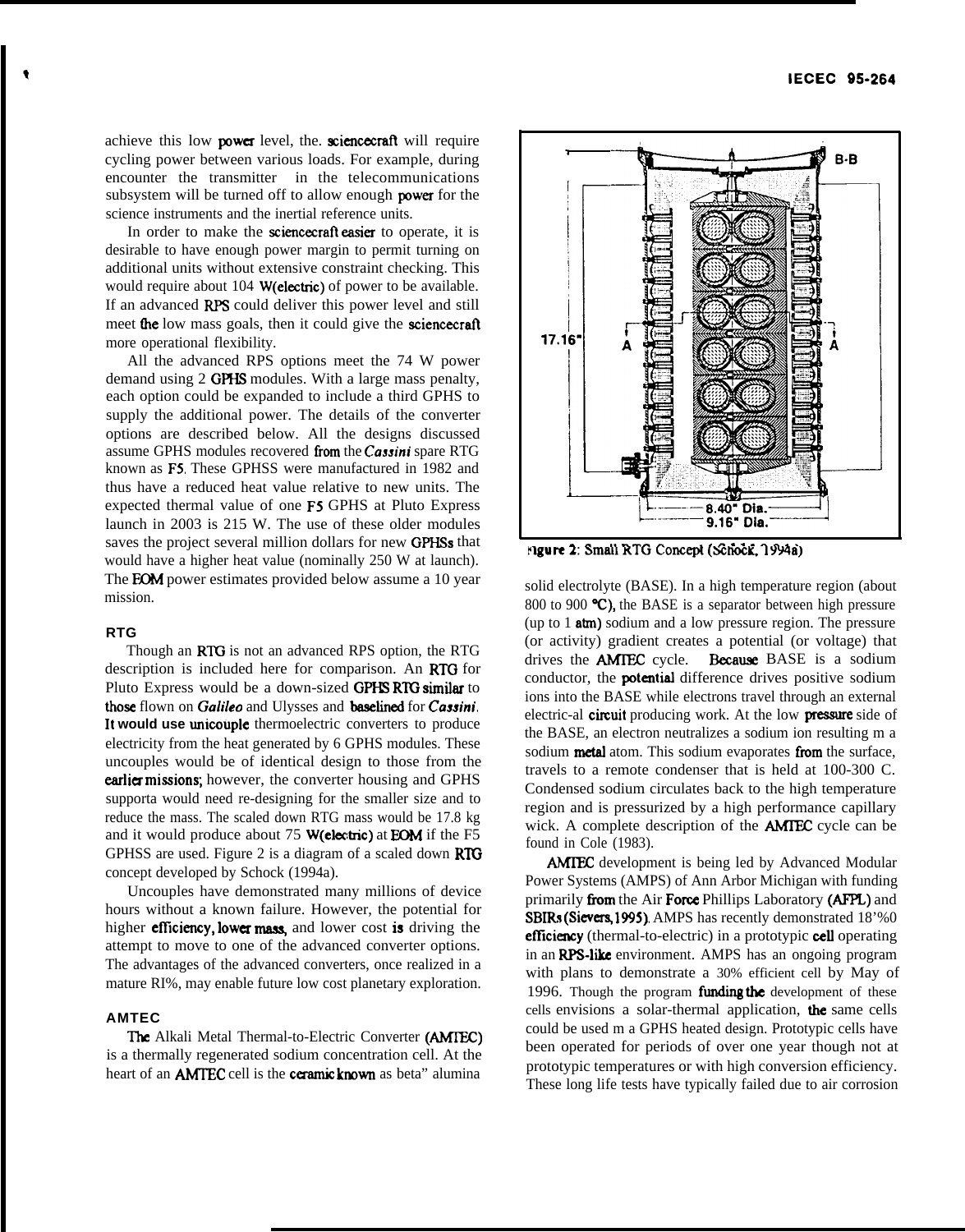

Figure 3: AMTEC RPS Concept Ivanenok and Sievers (1995)

of the sodium contaimnent. Life tests in vacuum have similarly been plagued by failures of auxiliary components such as heaters. Lifetime demonstration remains a key challenge for **AMTEC** development.

An **AMTEC** based RPS concept is being developed by **Ivanenok** and **Sievers** (1995) of AMPS (see Figure 3). This concept uses 2 GPHS modules and 16 **AMTEC** cells in a 6.1 kg package. The RPS would be 23.2 cm across and 12.7 cm high. The housing area is large enough to radiate the waste heat at near 300 °C. Power projections are that this RPS would produce 87 W(electric) 10 years after launch using the F5 GPHSS.

Pluto Express finds this design attractive for several reasons. The AMTEC RPS is the lowest mass concept of those under consideration and **AMIEC** has no radiation induced degradation modes. The latter characteristic results in more power available for Pluto encounter and for potential Pluto Express extended missions to Kuiper belt objects and beyond. The small physical size of the converter eases integration into the sciencecraft and minimizes thruster plume impingement problems. In **addition**, the waste heat is at a temperature that is useful for thermal control. The sciencecraft concept shown in Figure 1 takes advantage of the waste heat by creating thermal zones that keep the hydrazine thrusters, the hydrazine tank, and the electronics within temperature operating limits. Besides being an elegant solution to **potential** thermal problems at 30 AU, thermal zoning eliminates RHUs and should reduce the overall cost of the mission. The reasons that make **AMTEC** attractive for Pluto Express, in particular the sciencecraft integration impacts, also make AMTEC attractive for other outer planet missions. If **AMTEC** meets these projections, then it could enable multiple, low cost outer planet missions.

However, **AMTEC** has several technical issues that need to be overcome. The current program to demonstrate cell efficiency must be completed successfully. To this needs to be added lifetime and systems performance demonstrations. Also, the micro-gravity operation of the AMTEC cells must be validated A micro-gravity experiment of **AMTEC** has been proposed to the NASA IN-STEP program by the current author in collaboration with R. Sievers of AMPS.

# **TPV**

Thermophotovoltaics (TPV) i s a photovoltaic (PV) conversion of infrared radiation to make electricity. The system is composed of four basic elements: the heat source, an emitter or filter to modify the emitter spectrum, the PV cell, and a heat rejection system. For an RPS, Pluto Express assumes the heat source is the GPHS. Given the temperature limits of the GPHS, well known PV cells such as Si or GaAs have too large bandgaps to convert GPHS radiation with high efficiency. Highly developed. low band gap alternative PV cells include GaSb and InGaAs. These have been under development for other applications such as tandem PV cells, andeither onernay beready foruse ina TPVbased RPS by the time of the Pluto Express launch. In order to achieve high efficiency, the emitted thermal spectrum from the GPHS must be modified with a selective emitter or a **band** pass filter. Either of these assures that as much as possible of the energy reaching the PV lies at or just below the bandgap. Photons that are too energetic are above the **bandgap** and create excess heat if absorbed Lower energy photons (below bandgap) cannot be absorbed, and all the energy is wasted as heat. The RPS system described below uses the band pass filter method in which most of the high and low energy photons are reflected back to the source. The final element of the TPV system is the radiator. The PV cells must operate below about 80 °C in order to achieve reasonable efficiency. Thus the radiator m a space system will be large to achieve the low cell temperature.

TPV development is conducted by a number of firms with a variety of applications in mind Pluto Express worked with Boeing Defense and Space Group to help develop a TPV system. The Boeing program has subsequently been moved to a small business called EdTek of Seattle Washington. E Horns of EdTek is working with DOE funding to develop a band pass filter. J'PI. is also working with **JXCrystals** to develop advanced RPS concepts. Other collaborations are also being pursued **The** work by Boeing under the Pluto Advanced Technology Insertion Initiative in 1993 resulted in fabrication and testing of a one third scale TPV proof-ofconcept experiment. This was the frost experiment of an entire TPV system (exclusive of the radiator) designed for the temperature range achievable by the GPHS. The experiment was composed of a GPHS-simulating heater, a thermo-optical cavity, and two arrays of PV cells and filters. Up to 13% of the incident thermal input to the best individual filter/cell combination was converted to electricity. The "photon" recycling" performance of the optical cavity was not as good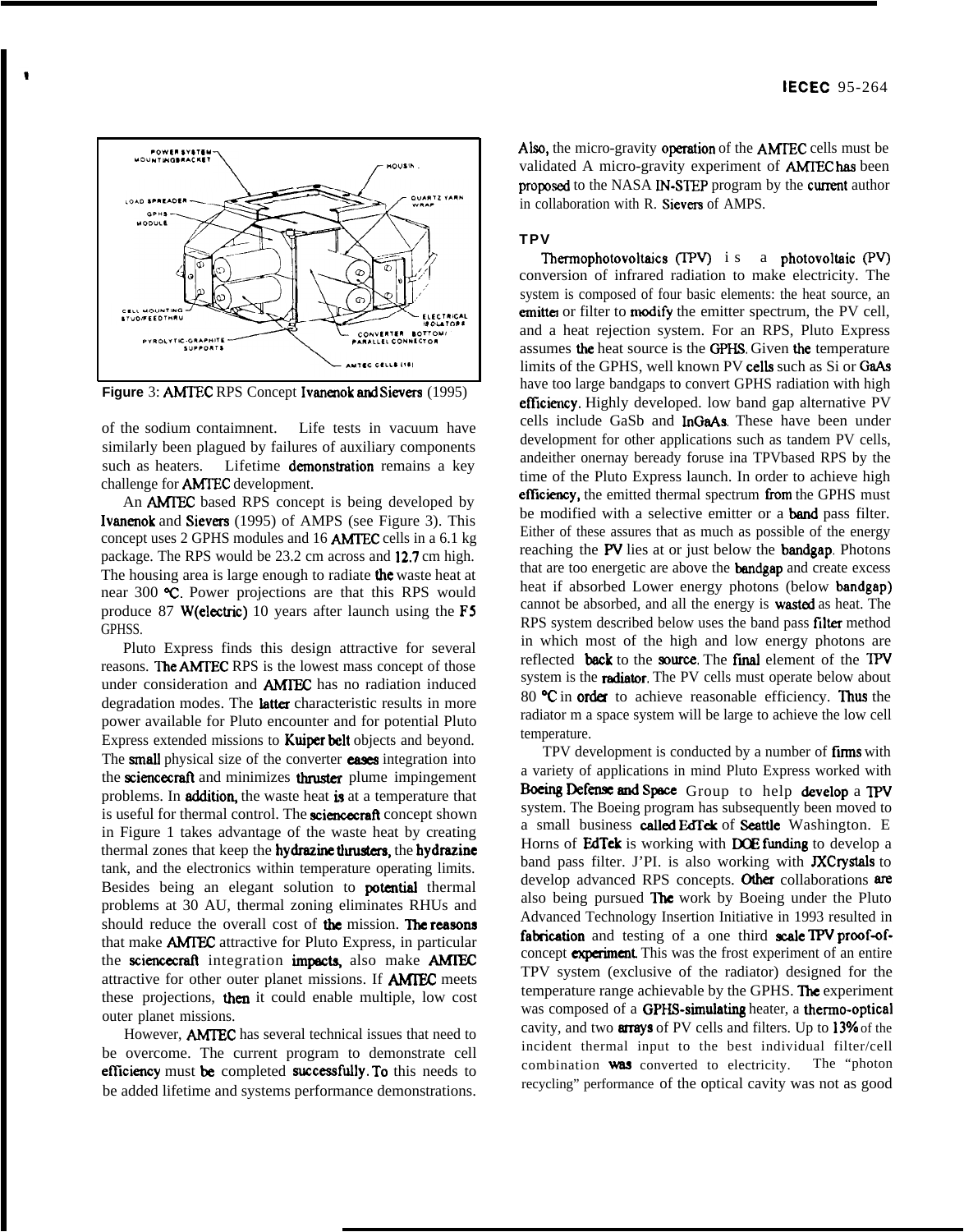as expected resulting 1n low System performance. EdTek is currently working on improving the filter performance. The Boeing/EdTek components have been integrated into a systems concept by Fairchild Space (now orbital Sciences Corporation, OSC) that is described below.

The TPV RPS concept developed by Schock ( 1994b) of OSC is showm in Figure 4. Like the AMTEC concept, the TPV concept uses 2 GPHS modules. The estimated mass is 7.2 kg to produce 110 W (electric) **BOM** Adding a 10?4 radiation induced degradation for Schock's performance estimates results in an estimated EOM power of 75 W. The major visible feature of the TPV RPS is the large radiator. The fins in Figure 4 are 76 cm long and 51 cm high at the ends.

TPV'S similarity to space photovoltaic systems make it attractive for advanced RPS applications. The low band gap PV cells have been tested for **solar** power applications which will provide significant inheritance for **TPV**. The system has potential for low mass and does not have the complication of a working fluid. It is not expected that a TPV system will need a micro-gravity **validation** of system performance in order to be qualified for space missions.

The technical issues for TPV relate to the TPV system and the sciencecraft integration. As for the TPV system, the radiation degradation of the TPV cells is not known. Early indications are that the ceUs may degrade 10 to 150/0 *in* close proximity to a GPHS for 10 years. However, these are only preliminary tests on a few GaSb cells. More tests need to be done. Similarly, the lifetime of the TPV design is not **known**; life tests and modeling are needed. The band pass filter, required for high efficiency TPV operation, also needs significant development. A method must be **developed** to reproducibly fabricate high transmissivity, narrow band filters. Sciencecraft integration issues include the size of the



**Agure** 4: TPV RPS Concept, exploded view (Schock, 1994b)

radiator and the low temperature of the waste heat. The large radiator will make placement of the TPV system difficult on a small vehicle in order to avoid thruster plume impingement problems. Also, if the waste heat is rejected near  $O \mathcal{C}$ , then this heat is not useful for sciencezraft thermal control. Additional RHUs or other thermal control measures will be required.

## **STIRLING ENGINE**

A third advanced thermal-to-electric converter for an advanced RPS is the Stirling Engine. For space applications, the free piston Stirling engine would be selected due to its inherent simplicity with only two moving parts. These parts, the displacer and power pistons are mounted on flexure bearings, or they ride on hydrodynamic gas bearings. In either case, there is no contact between the piston and the cylinder wall during normal operation. The power piston drives a linear alternator which produces A.C, power,

Free piston Stirling engines have been under development for a number of years by many firms. Small, flexure bearing engines, however, are the specialty of Stirling Technology Corporation (STC) of Richland, Washington. STC has on going endurance tests of a prototype  $11$  W(electric) engine that has operated about 15,000 hours (Schock, 1995) at 18.5% conversion efficiency. Long life has also been demonstrated with other similar Stirling engine designs.

STC recently scaled an 11 W (electric) engine &sign up to **a 35** W(electric) size. OSC integrated this design into an advanced RPS concept for Pluto Express (Schock, 1995). Figure 5 shows a diagram of this concept. Four 35 W engines are used to achieve redundancy with low mass. A four engine design requiring three engines in operation to satisfy the full power demand is **lower** in mass than a two engine design requiring only one. **The** concept shown in Figure 5 has an estimated mass of 12.4 kg and a maximum diameter of 62.9 cm. Ihe power output is projected to be SO W(electric) at BOM and 74 W at EOM The EOM power output can be increased to about  $96$  W by increasing the size of the radiator and adding about 1 kg to the RPS. Schock (1995b) assumed new GPHS modules with **250 W(themal)** each at BOM The power estimates here are scaled to the lower thermal power available from the older F5 modules.

Development of the Stirling Engine is probably the most advanced of the three converter concepts under consideration. Long life, high **efficiency** Stirling engine operation has been demonstrated although not for the specific engine needed for Pluto Express. The engine performance numbers listed above assume a radiator temperature **near** 175 °C which is warm enough to produce **waste** heat that can be used for spacecraft thermal zoning as planned for the AMTEC RPS.

The technical issues for Stirling are the **mass**, redundancy, life, and **probably** the most critical - vibration. This Stirling